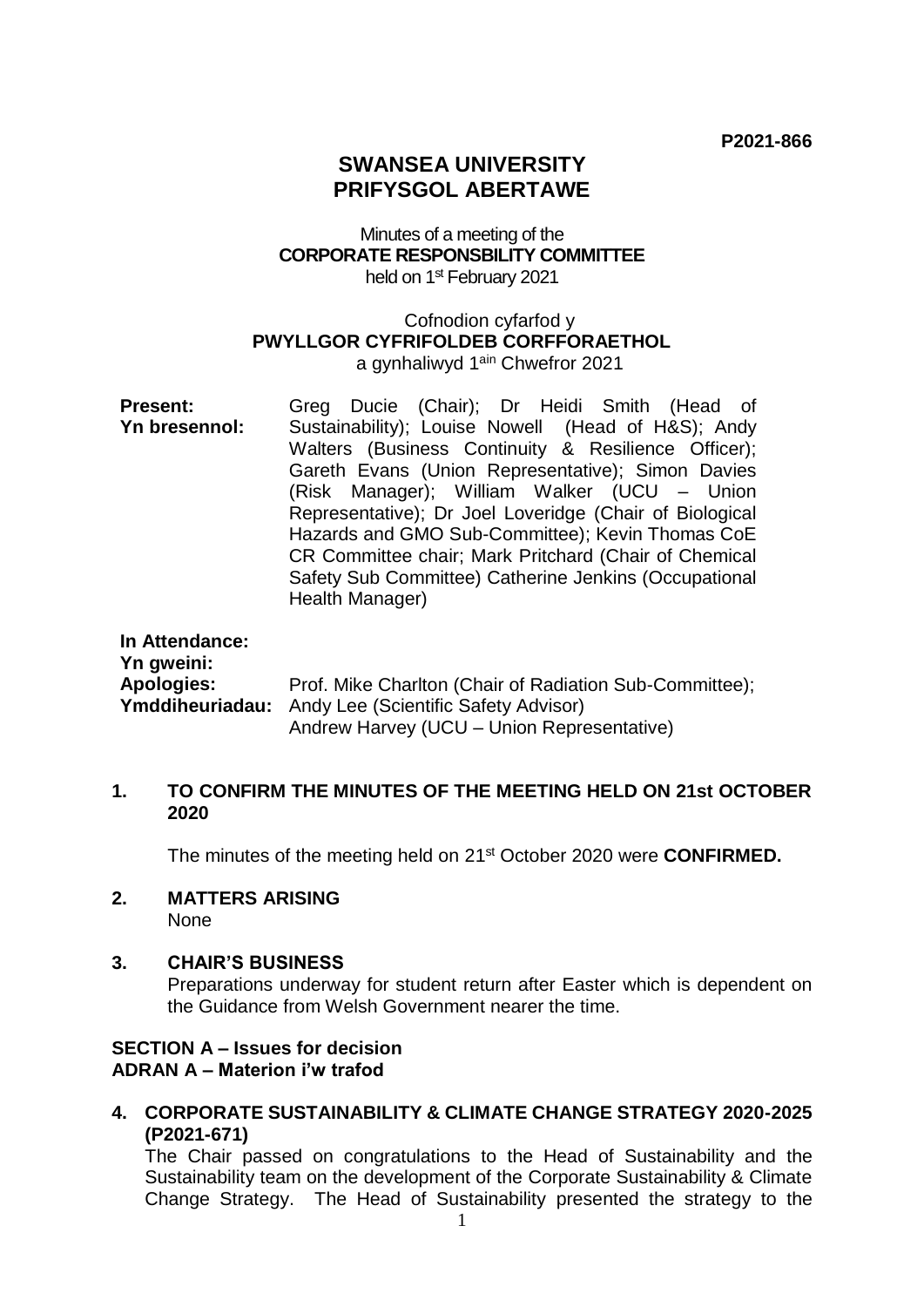committee and explained it is superseding the current strategy and will go to SLT for approval. The strategy identifies high level commitments and specific objectives and targets will be outlined in Environmental Management System action plans. There will be minor updates to the Sustainability webpage and the EMS.A committee member raised a query regarding the dates of the strategy suggesting that it should be 2021-2026.

**IT WAS AGREED** that the strategy should go to SLT for approval. The Head of Sustainability will also review the date of the strategy and confirm it is acceptable from an EMS audit perspective.

**Action: HS**

**SECTION B – Issues for adoption or approval without discussion ADRAN B – Eitemau i'w mabwysiadu neu i'w cymeradwyo heb drafodaeth**

**5. TO ADOPT THE MINUTES OF BIOLOGICAL & GMO SUB-COMMITTEE HELD ON 13th January 2021** (P2021-653)

The minutes from the last meeting of the Sub-Committee, held on 13<sup>th</sup> January 2021 were **ADOPTED.**

# **6. TO ADOPT THE MINUTES OF IONISING RADIATION SUB- COMMITTEE HELD ON 21st January 2021**

Due to the timing of the meeting, the minutes were not yet available.

# **7. TO ADOPT THE MINUTES OF CHEMICAL SUB-COMMITTEE HELD ON 20th January 2021 (P2021-652)**

The minutes from the last meeting of the Sub-Committee, held on 20<sup>th</sup> January 2021 were **ADOPTED.**

# **SECTION C – Information Items ADRAN C – Eitemau Gwybodaeth**

# **8. RISK REGISTER**

The Risk Manager updated the committee on the risk register and suggested that one risk register is developed for CR across the University. The following discussion points were raised;

- From a faculty point of view, it would be beneficial to have sight of the university risks.
- Responsibility for managing risk should not be taken away from the faculty and that risk registers should sit with the risk owners.
- This role of CR committee is oversight of the risks from the faculties and a route to elevate risks that have wider university implications / cannot be managed / actioned at faculty / PSU level.

**IT WAS AGREED** that further discussion will take place and an update be provided at the next committee meeting.